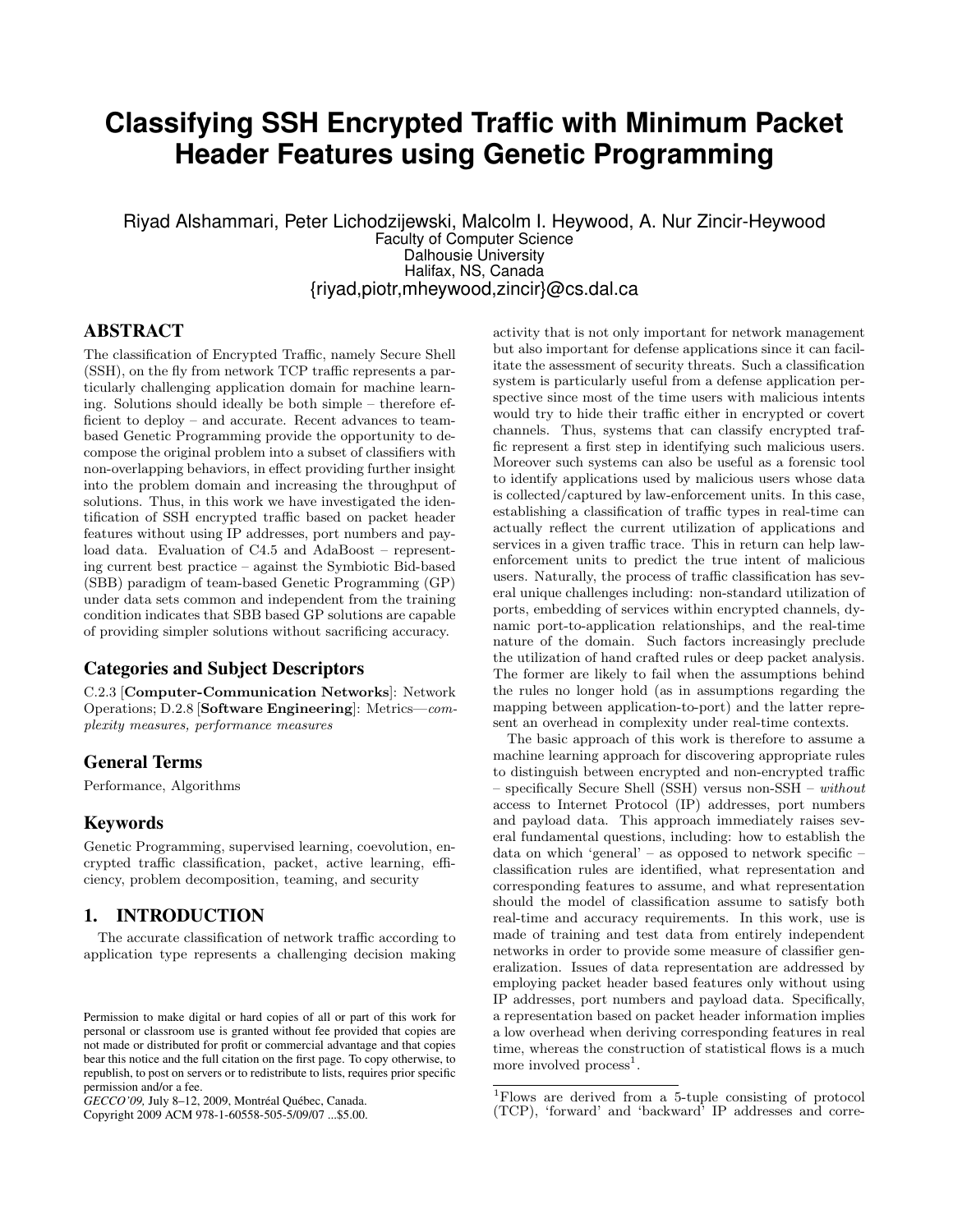From an accuracy perspective, inspecting the payload of every packet would provide the optimal detection performance, especially when the payload is not encrypted; however, encrypted payload makes this irrelevant. At the other extreme, network managers might rely on Transmission Control Protocol (TCP)/UDP User Datagram Protocol (UDP) port numbers for classification purposes. However this approach has become increasingly inaccurate, mostly because applications use non-standard ports to avoid detection, to bypass firewalls, or circumvent operating systems restrictions. Moreover, ports can be dynamically allocated as needed e.g., the same port number can be used to transmit multiple applications, most notably port 80. In short, other techniques are needed to increase the accuracy of network traffic identification.

One possibility is to identify specific features of the application traffic and use these features to guide traffic classification. Recent research in this area focuses on the identification of efficient models of classification. Different research groups have employed various classification techniques such as Hidden Markov and Na¨ıve Bayesian models, AdaBoost, or Maximum Entropy techniques to this problem [9, 16, 15, 24]. On the other hand, the limitations of port- and/or payload-based analysis (which operate at the packet level) have motivated the use of transport/flow layer statistics for traffic classification [5, 8, 10]. These techniques assume that different applications have distinct behavioral patters on the network. However, in general all these efforts show that even though it is easier to apply such techniques to well known public domain applications such as Web (WWW) and mail, more work is needed to distinguish between Peer-to-Peer (P2P) or SSH type of encrypted applications accurately. Moreover, P2P and encrypted applications such as Skype not only use the port numbers dynamically, but also use the same port number for multiple applications.

In this work, we focus on SSH traffic as a case study of encrypted traffic identification with the following rationale: (i) SSH is an encrypted application but also public domain, hence we know how the protocol works and therefore can know the ground-truth (correct labels) in the data sets employed; (ii) Even though SSH is an encrypted application, the handshake part of the SSH protocol is actually not encrypted and this further reinforces ground-truth of the data set. Needless to say, none of this would have been the case if we had studied an application such as Skype in the case study, making it much more difficult to provide definitive statements on classifier performance. Moreover, SSH is typically used to login to a remote computer, but it also supports tunneling, file transfers and forwarding arbitrary TCP ports over a secure channel between a local and a remote computer. What makes the detection of this application interesting is that its traffic is encrypted and multiple applications can be run within an SSH session, thus potentially changing the behavioral profile (from this perspective, it is similar to Skype).

The objective of this work is to examine the utility of team-based GP against the two most frequently preferred machine learning approaches for network traffic classification, specifically C4.5 and AdaBoost. All three methods support the embedded paradigm of building classifiers – that is to say, attribute selection is performed as an integral part

of learning. Conversely, assuming a team-based model of GP provides the opportunity to further decompose the classification problem into an arbitrary number of independent models. This potentially provides a solution in terms of simpler models than would be the case when assuming a single binary classifier per class, or compared to ensemble approaches in which significant overlap in classifier behavior renders the solution opaque [14]. The specific form of teambased GP employed here takes the form of the Symbiotic Bid-based  $(SBB)$  paradigm<sup>2</sup> where this is known to be computationally efficient (care of a competitive coevolutionary formulation of active learning) and does not require the a priori specification of the number of team members (care of a bid-based model of cooperation) [13].

#### 2. RELATED WORK

SSH is an application, which enables a user to log into another computer over a network, to execute commands on the remote machine, and to move files from one machine to another. SSH provides strong authentication and secure communications over unsecured channels. Moreover, it provides secure X connections and secure forwarding of arbitrary TCP connections [20]. It is intended as a replacement for rlogin, rsh and rcp where these commands are vulnerable to different kinds of attacks. Examples include IP spoofing, IP source routing, Domain Name System (DNS) spoofing, interception of clear text passwords and other data, manipulation of data and attacks based on listening to X authentication data and spoofed connection to the X11 server. To avoid these attacks, SSH encrypts all communications. As discussed earlier, having an encrypted payload and being able to run different applications over SSH makes it a challenging problem to detect SSH traffic from a given traffic log file. Support for encryption implies that performing payload analysis is not useful. Moreover port number based SSH classification cannot be accurate either given that nonstandard ports can be used to run SSH in order to avoid detection or bypass firewalls. Most of existing research therefore focuses on automatic application recognition in general i.e., classification of public domain applications such as WWW, mail, or file transfer protocol (FTP); and therefore does not address issues pertinent to the classification of encrypted traffic.

Zhang and Paxson present one of the earliest studies of techniques based on matching patterns in the packet payload [26]. Moore et al. used Bayesian analysis to classify flows into broad categories such as bulk transfer, P2P or interactive [15, 16]. Haffner et al. compared AdaBoost, Hidden Markov, Na¨ıve Bayesian and Maximum Entropy models to classify network traffic into different applications [9]; recommending AdaBoost as the most appropriate, with SSH classified at an 86% detection rate and 0% false positive rate. However, to do so they employed the first 64 bytes of the payload. Given that most SSH applications use a specific encryption algorithm, this factor increases the correct detection of SSH. However, if the encryption algorithm is changed, the effectiveness of such a system might be expected to decrease. Specifically, this approach is not generic enough to apply against other encrypted applications such

sponding port numbers. When IP numbers match within a finite temporal window 'flow' statistics are calculated.

<sup>&</sup>lt;sup>2</sup>Source code available from http://www.cs.dal.ca/˜mheywood/Code/SBB/SCM.9.r2008121 2.tar.gz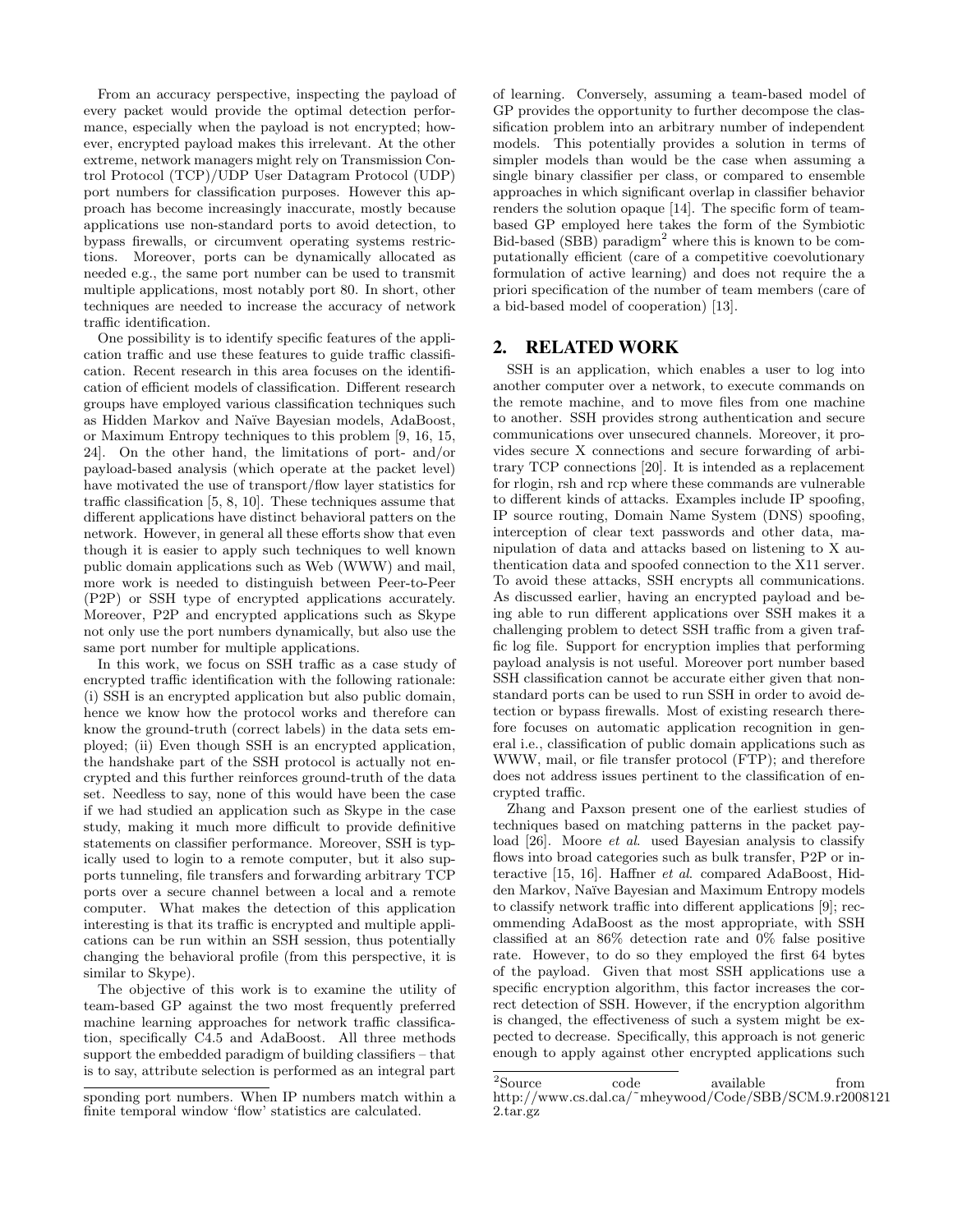as Skype or Virtual private network tunnels. Karagiannis et al. proposed an approach that does not use port numbers or payload information [10]. Instead this approach relies on information about the behavior of the hosts on the network. Specifically, they make use of social and functional roles of hosts such as employing, a priori knowledge regarding the interaction with other hosts i.e., whether a host acts as a provider or a consumer of a service. Such an approach is capable of detecting the type of an application, but might not be able to identify distinct applications and it does not classify individual flows or connections. More recently, Wright et al. investigated the extent to which common application protocols can be identified using only packet size, timing and direction information of connection information [24, 25]. They compared  $k$ -Nearest Neighbor  $(kNN)$  and Hidden Markov Model classifiers. The resulting evaluation indicated that distinct encrypted applications could be detected, but performance on SSH classification (76% detection rate and 8% false positive rate) was not as good as public domain applications such as WWW and instant messaging. Another recent work by Williams et al. [22] compared five different classifiers namely, Bayesian Network, C4.5, Naïve Bayes (with discretisation and kernel density estimation) and a Naïve Bayes Tree, on the task of traffic flow classification. They found that C4.5 was the most reliable model. However, rather than giving classification results per application, they give overall accuracy per machine learning algorithm. Unfortunately, this may be misleading especially on unbalanced data sets where say only 5% of the data set is in-class and 95% out-class. Alshammari et al. investigated the performance of C4.5 and RIPPER algorithms on three different feature sets (flow, heuristic and packet header features) for the classification of encrypted traffic such as SSH, but without using features such as IP addresses, source/destination ports and payload information [3, 4]. Results indicated that C4.5 provides the highest performance using flow based feature sets. Finally, we note that none of the previous works employing machine learning techniques to detect different application traffic investigated the robustness of the resulting solutions on test data derived from entirely different networks.

# 3. CLASSIFIER METHODOLOGIES

Given the general success of C4.5 and AdaBoost in previous studies, we employ both models during this study in order to establish a performance baseline. A more detailed explanation of these algorithms can be found in [2]. The following will summarize both schemes before introducing the SBB model of team-based GP.

# 3.1 C4.5

C4.5 is a decision tree based classification algorithm. A decision tree is a hierarchical data structure for implementing a divide-and-conquer strategy of attribute based model building. It is an efficient non-parametric method applicable both to classification and regression. Non-parametric models divide the input space into local regions defined by a distance metric. In a decision tree, the local region is identified in a sequence of recursive splits in smaller number of steps. A decision tree is composed of internal decision nodes and terminal leaves. Each node m implements a test function  $fm(x)$  with discrete outcomes labeling the branches. This process starts at the root and is repeated until a leaf node is encountered. The value of a leaf constitutes the output. In the case of a decision tree for classification, the goodness of a split is quantified by an impurity measure, typically entropy based. Naturally, if the split is not 'pure', then the instances should be split to decrease impurity, and there are multiple possible attributes on which a split can be performed. Such a scheme is locally optimal, hence has no guarantee on finding the smallest decision tree.

## 3.2 AdaBoost

AdaBoost, Adaptive Boosting, is a meta-learning algorithm, which means that a strong classifier is built from a linear combination of weak (simple) classifiers. It incrementally constructs a complex classifier by overlapping the performance of possibly hundreds of simple classifiers using a voting scheme. These simple classifiers are called decision stumps. They examine the feature set and return a decision tree with two leaves. The leaves of the tree are used for binary classification and the root node evaluates the value of only one feature. Thus, each decision stump will return either  $+1$  if the object is in class, or  $-1$  if it is out class. AdaBoost is simple to implement and known to work well on very large sets of features by selecting the features required for good classification. It has good generalization properties. However, it might be sensitive to stopping criterion or result in a complex architecture that is opaque.

## 3.3 Team-based Genetic Programming

#### *3.3.1 Overview*

The canonical framework for applying model based cases of evolution – such as GP – to the supervised learning domain of classification requires an individual to map exemplars from an attribute space to a class label space. An individual's program expresses the mapping. However, this is not the case under the SBB framework [12]. Instead the task is divided into two components: (1) deciding which exemplars to label, or the bid, and (2) suggesting class label, or the action. In the case of the individual's action, the assumption is made that an individual will always be associated with the same action (class label). Thus at initialization, a problem with C classes results in  $\frac{PopSize}{C}$  of the individuals in the population being pre-assigned to each class. The assignment is defined by assigning a scalar a to each individual at initialization. Scalars are selected with uniform probability from the set  $\{1, ..., C\}$ . The actions are not adapted during evolution. Conversely, the task of deciding which subset of exemplars to label is expressed in terms of a bid. The individual with the maximum (winning) bid suggests its pre-assigned action as the class label. During training, individuals are rewarded for bidding high only on exemplars whose class label matches their action.

The most recent form of the bid-based framework makes extensive use of coevolution [13], with a total of three populations involved: a population of points, a population of learners, and a population of teams (Figure 1). Specifically, individuals comprising a team are specified by the team population, thus establishing a symbiotic relationship with the learner population. Only the subset of individuals indexed by an individual in the team population compete to bid against each other on training exemplars. The use of a symbiotic relation between teams and learners makes the credit assignment process more transparent than in the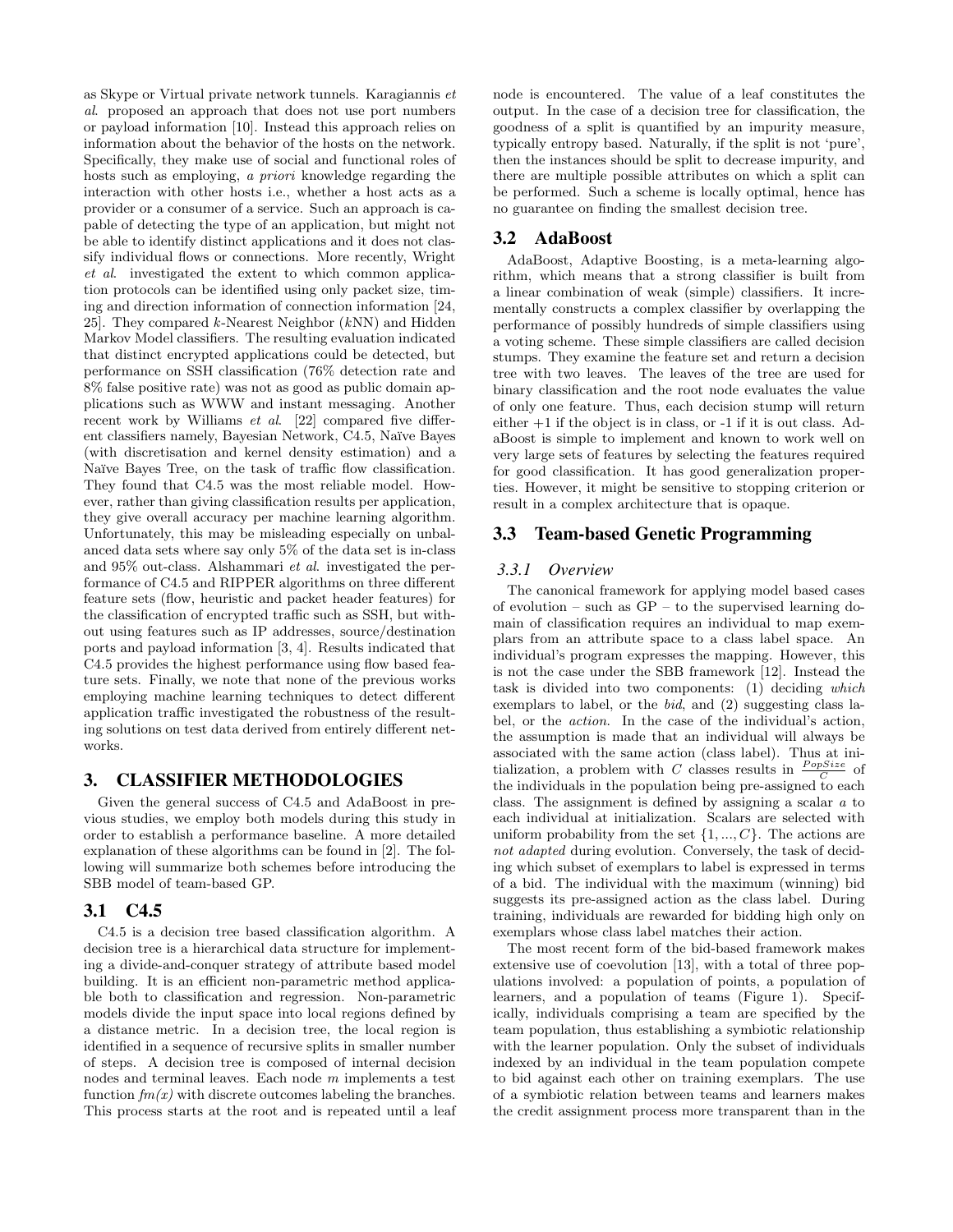

Competitive Coevolution

#### Figure 1: Architecture of Symbolic Bid-based GP: Point to team populations are competitive, Team to learner populations are symbiotic (cooperative).

case of a population wide competition between bids (as used in the earlier variant of the model [12]). Thus, variation operators may now be defined for independently investigating team composition (team population) and bidding strategy (learner population). The third population provides the mechanism for scaling evolution to large data sets. In particular the interaction between team and point population is formulated in terms of a competitive coevolutionary relation [6]. As such, the point population indexes a subset of the training data set under an active learning model (i.e. the subset indexed varies as classifier performance improves). Biases are enforced to ensure equal sampling of each class, irrespective of their original exemplar class distribution [7], whereas the concept of Pareto competitive coevolution is used to retain points of most relevance to the competitive coevolution of teams.

#### *3.3.2 SBB Algorithm*

The SBB model of evolution generates  $P_{gap}$  new exemplar indexes in the point population and  $M_{gap}$  new teams in the team population at each generation. Specifically, individuals in the point population take the form of indexes to the training data and are generated stochastically (subject to the aforementioned class balancing heuristic). New teams are created through variation operators applied to the current team population. Fitness evaluation evaluates all teams against all points with  $(P_{size} - P_{gap})$  points and  $(M_{size} - M_{gap})$  teams appearing in the next generation. Pareto competitive coevolution ranks the performance of teams in terms of a vector of outcomes, thus the Pareto non-dominated teams are ranked the highest [6]. Likewise, the points supporting the identification of non-dominated individuals (distinctions) are also retained. In addition, use is made of competitive fitness sharing in order to bias survival in favor of teams that exhibit uniqueness in the nondominated set (Pareto front).

Evaluation of team  $m_i$  on a training exemplar defined by point population member  $p_k$  results in the construction of an outcome matrix  $G(m_i, p_k)$  in which unity implies a correctly classified exemplar, and zero an incorrectly classified exemplar. A distinction for point  $p_k$  is defined as

$$
\begin{cases}\n1 & \text{if } G(m_i, p_k) > G(m_j, p_k) \\
0 & \text{otherwise}\n\end{cases} (1)
$$

where unity implies that point  $p_k$  'distinguishes' between team  $m_i$  and  $m_j$ , and the result of all such pairwise team comparisons defines the objectives for the point. The ensuing Pareto competitive coevolutionary process identifies the non-dominated teams and points supporting their identification.

Denoting the non-dominated and dominated points as  $F(P)$ and  $D(P)$  respectively, the SBB framework notes that as long as  $F(P)$  contains less than  $(P_{size} - P_{gap})$  points, all the points from  $F(P)$  are copied into the next generation. On the other hand, if  $F(P)$  contains more points than are allowed to survive, then the following fitness sharing heuristic is imposed to rank the collection of non-dominated points [18],

$$
\sum_{i} \frac{d_k[i]}{1+N_i} \tag{2}
$$

where  $d_k[i]$  is the *i*th entry of the distinction vector for  $p_k$ ; and  $N_i$  is the sum of the i th entries over the distinction vectors across all points in  $F(P)$  i.e., the number of points making the same distinction. Thus, points making the same distinction are weighted less than points making unique distinctions.

An analogous process is repeated for the case of team selection, with  $(M_{size}-M_{gap})$  individuals copied into the next generation. Naturally, under the condition where the (team) non-dominated set exceeds this number, the fitness sharing ranking employs  $F(M)$  and  $D(M)$  in place of  $F(P)$  and  $D(P)$  respectively. The resulting process of fitness sharing under a Pareto model of competitive coevolution has been shown to be effective at promoting solutions in which multiple models cooperate to decompose the original  $|C|$  class problem into a set of non-overlapping behaviors [12], [13].

Finally, the learner population of individuals expressing specific bidding strategies employs a linear representation. Bid values are standardized to the unit interval through the use of a sigmoid function, or  $bid(y) = (1 + \exp(y))^{-1}$ , where y is the real valued result of program execution on the current exemplar. Variation operators take the form of instruction add, delete, swap and mutate, applied with independent likelihoods, under a uniform probability of selection. When an individual is no longer indexed by the team population it becomes extinct and deleted from the learner population. Conversely, during evaluation of the team population, exactly  $M_{gap}$  children are created pairwise care of team based crossover. Learners that are common to both child teams are considered to be the candidates for retention. Learners not common to the child teams are subject to stochastic deletion or modification, with corresponding tests for deletion/ insertion at the learner population. The instruction set follows from that assumed in [13] and consists of eight opcodes  $({\cos, exp, log, +, \times, -, \div, \%})$  operating on up to 8 registers, as per a linear GP representation.

### 4. EVALUATION METHODOLOGY

As discussed earlier, the preferred models of classifications from Section 2 (C4.5 and AdaBoost) will be compared against SBB based GP under the packet based SSH traffic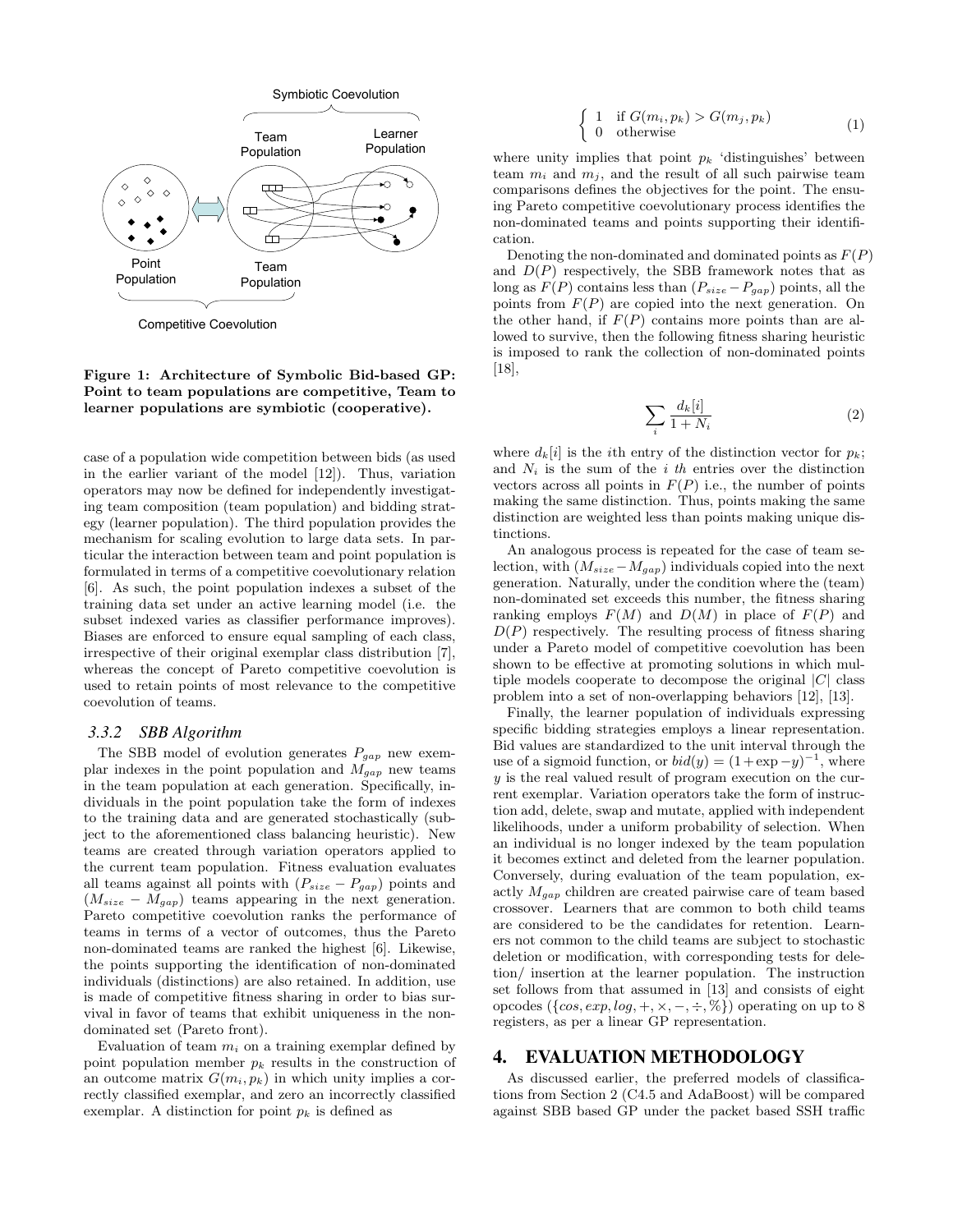|                      | University | DARPA99  |
|----------------------|------------|----------|
| <b>Total Packets</b> | 337041778  | 16723835 |
| <b>MB</b> ytes       | 213,562    | 3,638    |
| % of TCP packets     | 86.51%     | 88.6%    |
| % of TCP bytes       | 91.03%     | 93.29%   |
| $\%$ of UDP packets  | 13.33%     | 11.33%   |
| % of UDP bytes       | 8.95%      | 6.43%    |
| % of Other packets   | $0.16\%$   | 0.07%    |
| % of Other bytes     | 0.02%      | 0.28%    |

Table 1: Summary of traces packet count and application types

classification problem. Solution robustness will be assessed by training on a data set from one location (hereafter denoted University) but tested on a data set from another location (hereafter DARPA1999). The properties of the data sources are as follows:

- University data sets were captured by the Dalhousie University Computing and Information Services Centre (UCIS) in January 2007 on the Dalhousie campus network between the university and the commercial Internet. Given the privacy related issues universities face, data is filtered to scramble the IP addresses and further truncate each packet to the end of the IP header so that all the payload is excluded. Moreover, the checksums are set to zero since they could conceivably leak information from short packets. However, any length information in the packet is left intact. Summary statistics on the traffic data collected are given in Table 1.
- DARPA99 traces consist of five weeks of traces generated at the MIT Lincoln Labs for Intrusion Detection Evaluation [1]. For each week, there are five network trace files that represent a network usage from 8:00 AM to 5:00 PM. Data was used from weeks 1 and 3 since these two weeks are attack-free and our purpose is to evaluate whether we can classify network traffic not if we can detect intrusions. Only the 'inside' sniffing data was employed. Summary statistics on the traffic data collected are given in Table 1.

The University traces are labeled by a commercial classification tool (PacketShaper), which is a deep packet analyzer [17]. PacketShaper uses Layer 7 filters (L7) to classify applications [11]. Thus, by deep packet inspection, the handshake part of the SSH protocol can easily be identified since that part is not encrypted. We can therefore assume with a high degree of confidence that the labeling of the data set is 100% correct and provides us the ground-truth for the University traces.

On the other hand, a port-based classifier was employed for labeling the DARPA99 traces. This assumes IANA assignments and follows the approach taken in previous work [5, 8, 9, 15, 22, 25]. Given that DARPA99 traces also have payload, the labels for SSH traffic were additional verified against the handshake part of SSH in the payload. This enabled us to establish the ground-truth for DARPA99 traces, as well.

Naturally, both of the traffic traces represent large data sets from a machine learning perspective, thus subset sampling is used to decouple the overall exemplar count from the

Table 2: UniversitySamples -  $\#$  of packets

| SSH            | 250000 | FTP           | 30000 |
|----------------|--------|---------------|-------|
| <b>FTPDATA</b> | 30000  | <b>TELNET</b> | 10000 |
| MAIL           | 30000  | <b>DNS</b>    | 30000 |
| <b>HTTP</b>    | 30000  | <b>HTTPS</b>  | 30000 |
| IMAPS          | 30000  | POP3S         | 30000 |

subset over which training is conducted. Indeed when subsampling algorithms impose a simple class balance heuristic, performance of the resulting models is frequently better than when training over all exemplars. Specifically, the balanced subset sampling heuristic results in performance correlated with maximization of the AUC (Area Under the Receiver Operating characteristic (ROC) Curve) statistic [21].

In this work, we have used a sampled subset of University traces as training and the rest of the University traces and DARPA99 traces (weeks 1 and 3) as testing. The training data set is generated by sampling randomly selected (uniform probability) packets from ten applications, Table 2. In total, the sample consists of 500,000 packets, of which 250,000 are SSH and 250,000 are non-SSH.

Each packet is described in terms of 39 attributes (Table 3), where the underlying principle will be that features employed are simple and clearly defined within the networking community. They represent a reasonable benchmark feature set to which more complex features might be added in the future. To this end, Wireshark [23] is employed to process data sets and generate feature values. As discussed earlier, we did not use the IP addresses, port numbers and payload data as this generally results in solutions that are specific to a particular network sample as opposed to generalizing to solutions of wider utility.

#### 5. EMPIRICAL EVALUATION

In traffic classification, two metrics are typically used in order to quantify the performance of the classifier: Detection Rate (DR) and False Positive Rate (FP). In this case DR will reflect the number of SSH flows correctly classified, whereas FP rate will reflect the number of Non-SSH flows incorrectly classified as SSH. Naturally, a high DR rate and a low FP rate are the most desirable outcomes. They are defined as follows:

$$
DR = 1 - \frac {\#FNClassifications}{TotalNumber SSHClassifications}
$$

$$
FP = \frac {\# FPC lassifications} {Total NumberNon\_SSHC lassifications}
$$

where FN, False Negative, implies that SSH traffic is classified as non-SSH traffic.

All three candidate classifiers are trained on the training data using a 10-fold cross validation. Weka [19] with its default parameters is used to build C4.5, and AdaBoost solutions. The SBB based GP classifier default parameters are summarized in Table 4. Thirty runs of the SBB algorithm were performed using different population initializations. Figure 2 summarizes solutions with a (training) DR higher than 50%; there are two that are non-dominated. These two solutions are then evaluated on the test data sets and compared against C4.5 and AdaBoost solutions.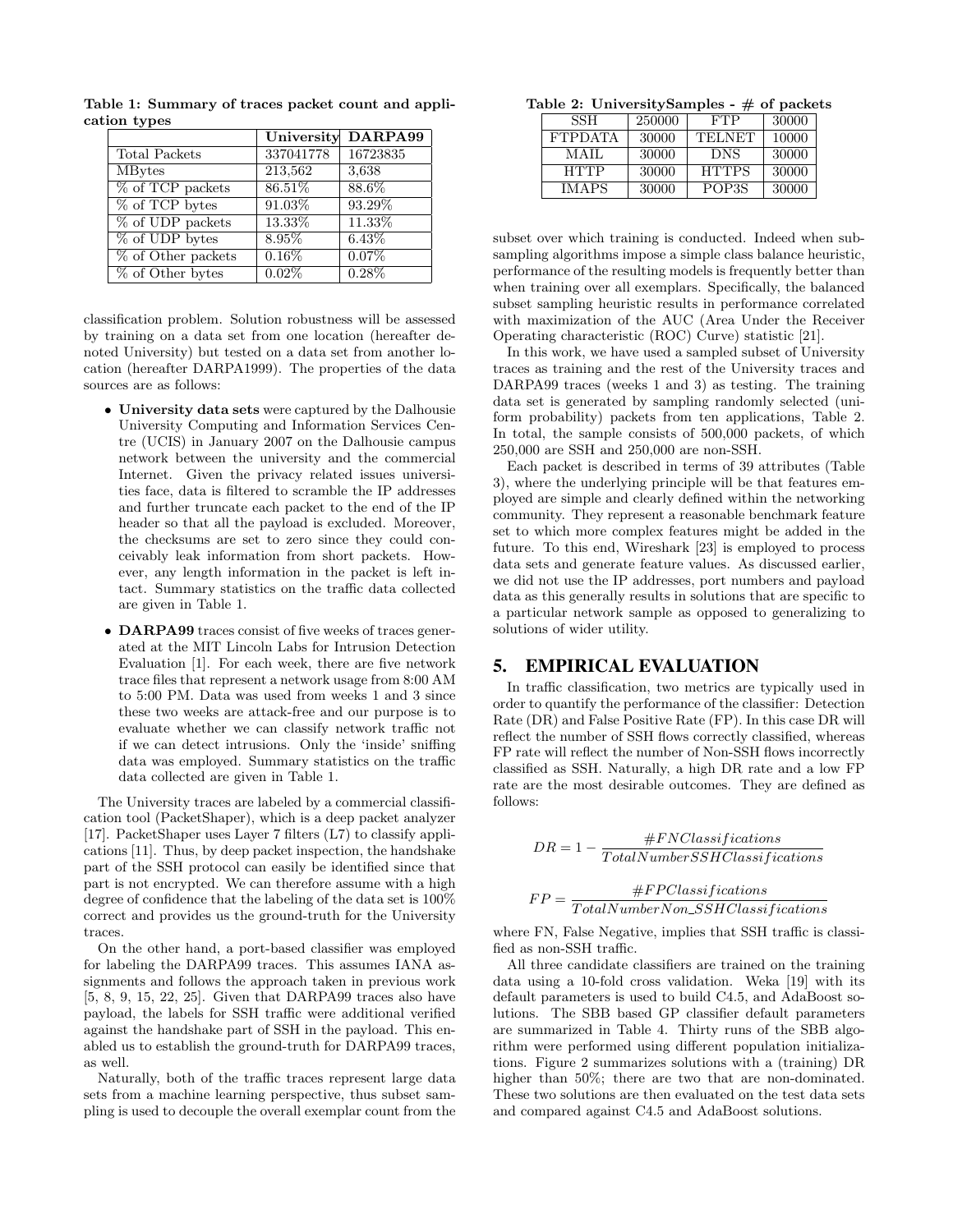| frame.time delta  | $frame. pk len*$     | $frame.length*$  | $frame.cap\_len*$                |
|-------------------|----------------------|------------------|----------------------------------|
| frame.marked      | $ip.length*$         | ip.flags         | ip.flags.rb                      |
| ip.flags.df       | ip.flags.mf          | ip.frag.offset   | $ip.ttl*$                        |
| ip.proto          | ip.checksum          | ip.checksum_good | ip.checksum_bad                  |
| $tcp.length*$     | $tcp.seq*$           | $top.nxtseq*$    | $tcp.ack^*$                      |
| $tcp.hdr_llen*$   | $tcp.\text{flags}^*$ | tcp.flags.cwr    | tcp.flags.ecn                    |
| tcp.flags.urg     | $tep$ . flags. ack   | tcp.flags.push   | tcp.flags.reset                  |
| tcp.flags.syn     | $tcp$ . flags. fin   | tcp.window_size* | tcp.checksum                     |
| tcp.checksum_good | tcp.checksum_bad     | $udp.length*$    | $\text{udp.}$ checksum_coverage* |
| udp.checksum      | udp.checksum_good    | udp.checksum_bad |                                  |

Table 3: Packet Header based features employed, \* Normalized by log

Table 4: SBB model algorithm parameterization.

|                      | Description                      | Value |
|----------------------|----------------------------------|-------|
| $P_{size}$           | Point population size.           | 90    |
| $M_{size}$           | Team population size.            | 90    |
| $t_{max}$            | Number of generations.           | 30000 |
| $p_d$                | Probability of learner deletion. | 0.1   |
| $p_a$                | Probability of learner addition. | 0.2   |
| $\mu_a$              | Probability of learner mutation. | 0.1   |
| $\omega$             | Maximum team size.               | 30    |
| $P_{gap}$            | Point generation gap.            | 30    |
| $\overline{M}_{gap}$ | Team generation gap.             | 60    |



Figure 2: Scatter plot for the GP training performance (DR versus FPR).

| Table 5: Results on Data sets. |       |                          |             |       |             |       |
|--------------------------------|-------|--------------------------|-------------|-------|-------------|-------|
|                                | C4.5  |                          | AdaBoost    |       | $_{\rm GP}$ |       |
|                                | DR.   | $_{\rm FPR}$             | $_{\rm DR}$ | FPR   | $_{\rm DR}$ | FPR.  |
|                                |       | <b>Training Sample</b>   |             |       |             |       |
| Non-SSH                        | 0.995 | 0.005                    | 0.828       | 0.252 | 0.865       | 0.13  |
| <b>SSH</b>                     | 0.995 | 0.005                    | 0.748       | 0.172 | 0.87        | 0.13  |
|                                |       | <b>University Traces</b> |             |       |             |       |
| Non-SSH                        | 0.930 | 0.087                    | 0.839       | 0.204 | 0.803       | 0.114 |
| <b>SSH</b>                     | 0.913 | 0.07                     | 0.796       | 0.161 | 0.886       | 0.197 |
| DARPA99 Traces                 |       |                          |             |       |             |       |
| $Non-SSH$                      | 0.791 | 0.885                    | 0.727       | 0.023 | 0.866       | 0.274 |
| SSH                            | 0.115 | 0.209                    | 0.977       | 0.273 | 0.726       | 0.134 |

Table 6: Features used by AdaBoost as a whole

| 1              | frame.cap_len                        | frame.cap_len   |
|----------------|--------------------------------------|-----------------|
| 2              | tcp.ack                              | tcp.ack         |
| 3              | tcp.seq                              | tcp.seq         |
| $\overline{4}$ | tcp.window_size                      | tcp.window_size |
| 5              | tcp.len                              | tcp.len         |
| 6              | ip.ttl                               | ip.ttl          |
| $\overline{7}$ | $\overline{\text{top}}$ .flags.reset | tcp.flags.reset |
| 8              | ud.plength                           | udp.length      |
| 9              | tcp.nxtseq                           | tcp.nxtseq      |

# 5.1 Results

Results are summarized in terms of both accuracy and model complexity. Table 5 lists the results for the three machine learning algorithms on the (University) training and 'test (validation)' traces, and independent test (DARPA99) traces. That is to say, all model construction takes place on the University Training partition. Post training evaluation is conducted under University and DARPA99 traces where neither were encountered during training. Naturally, the University Test partition will more closely reflect the training behavior than the DARPA99 test partition. All models tend to return a marginally better detection rate on out-class data than in-class data, whereas the false positive rates are generally better under the in-class data. Moreover, under the training partition, C4.5 appears to provide the stronger performance with consistently better in- and out-class FP and DR under both University data training and validation partitions. Conversely, AdaBoost was the weaker classifier of the three under the University data.

Introducing the entirely independent test set – DARPA99 – indicated that C4.5 had over-learnt the properties implicit in the training partition. Indeed most out-class data was classified as SSH. Moreover, AdaBoost was observed to provide best case performance under the independent test partition. The SBB based GP classifier was the most consistent performer across all test and training conditions, with results under the University partitions clearly better than AdaBoost, while also being competitive with AdaBoost under DARPA99 (particularly in terms of SSH False Positive rate and non-SHH Detection rate).

In all cases, the approach adopted to attribute selection was to include as wide a set as possible and let the 'embedded' properties of the various learning algorithms establish which subset of attributes to actually employ. Given this capability, we are now in a position to review the attributes selected by each model, where this is readily achieved class-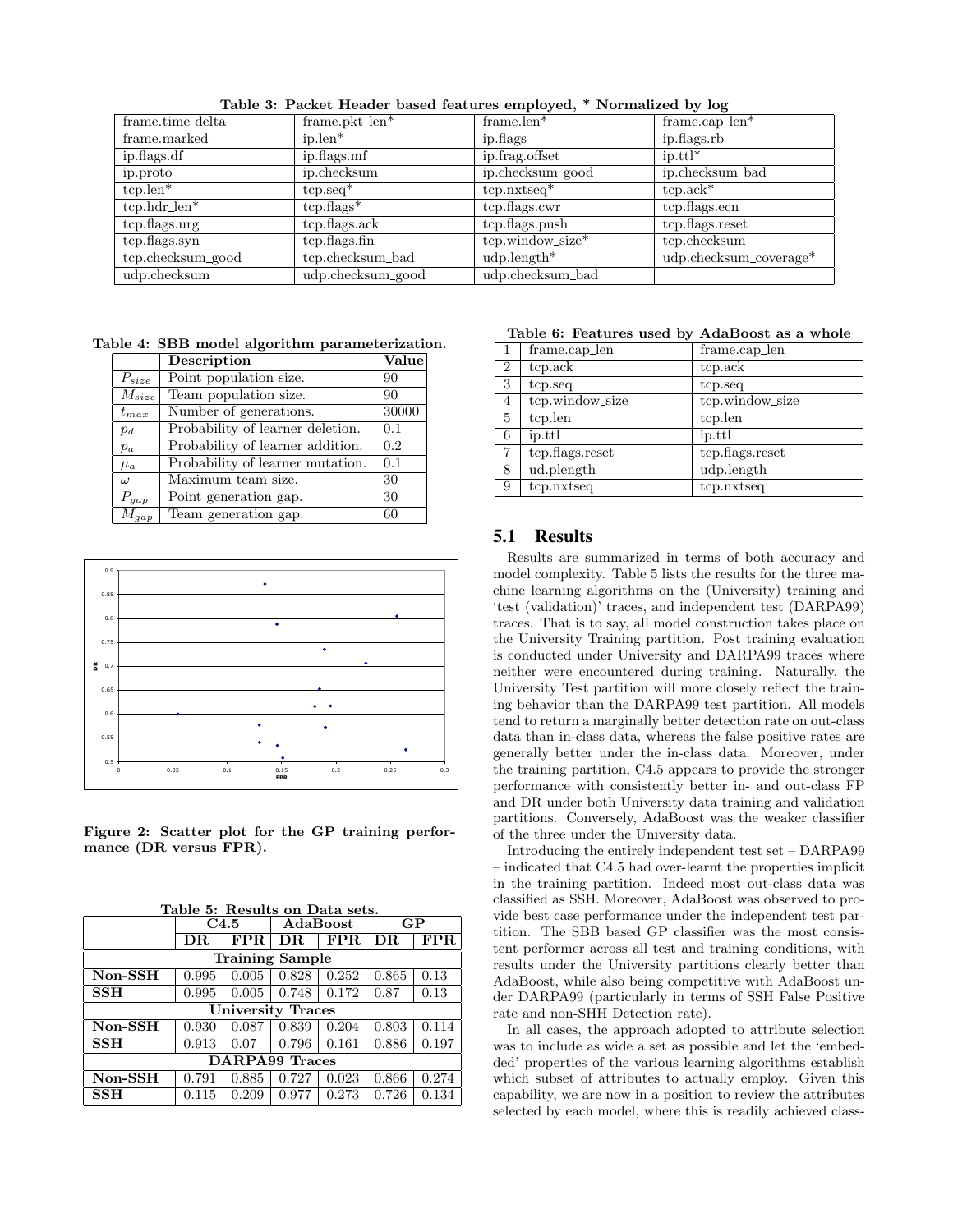Table 7: Features used by GP for in/out-class

|                | in-class    | out-class              |
|----------------|-------------|------------------------|
| $\mathbf{1}$   | tcp.seq     | tcp.seq                |
| $\overline{2}$ | tcp.ack     | tcp.ack                |
| 3              | tcp.flags   | tcp.flags              |
| $\overline{4}$ | ip.flags.df | $\overline{ip}.$ flags |
| 5              |             | ip.ttl                 |
| 6              |             | ip.checksum            |
| $\overline{7}$ |             | ip.checksum_bad        |
| 8              |             | tcp.hd_len             |
| 9              |             | tcp.flags.urg          |
| 10             |             | tcp.flags.reset        |
| 11             |             | tcpwindow_size         |

wise in the case of both C4.5 and SBB based GP. The summary for AdaBoost is not as straight-forward and will therefore be limited to the total set of attributes utilized, independent of class.

Tables 6, 7 and 8 summarize these findings for the case of AdaBoost, SBB based GP and C4.5 respectively. SBB based GP clearly uses a lower total count of attributes relative to either AdaBoost or C4.5, and a lower count of attributes for SSH detection. Conversely, C4.5 uses the largest set of attributes as a whole or class-wise. Each classifier also identifies attributes unique to their solution. For example, SBB based GP is the only model to choose three attributes out of a possible four based on the TCP protocol – possibly because SSH applications run on TCP; while AdaBoost utilized the UDP attribute and C4.5 utilized the frame time attribute which is specific to a Network domain – potentially resulting in the poor DARPA data set generalization. Moreover, SBB is the only model to make use of  $ip\$ ggs.df ' for SSH detection. This attribute may give more insight about the relation between encrypted traffic and keeping the integrity of packet (same size), so the decryption of the packet can be done correctly. Also of interest is the low level of overlap in shared attributes, with only 2 of 4 attributes shared between C4.5 and SSH under SSH detection and 5 of 11 attributes under non-SSH detection (w.r.t. SBB based GP attribute selection). What is certainly clear, however, is that a significant degree of preference exists in attribute selection relative to the machine learning model; thus, attempting to provide a limited 'hand crafted' set of attributes is likely to be counter-productive.

In terms of solution complexity, we note that AdaBoost generates 15 rules for SSH traffic and 16 rules for Non-SSH traffic; whereas C4.5 employs 527 rules for SSH classification and 693 rules to classify non-SSH traffic. Conversely, SBB based GP uses 2 individuals for SSH classification and 4 for non-SSH. We also note that instruction counts for the SSH classifying individuals was 4 and 8 instructions respectively; whereas individuals engaged in classifying non-SSH utilized 4, 12, and 11 (two off) instructions. In short, the simplicity of SBB solutions does not appear to be traded off for classifier complexity, in effect emphasizing the significance of support for problem decomposition in this application.

Table 8: Features used by C4.5 for in/out-class

|                 | in-class         | out-class        |
|-----------------|------------------|------------------|
| 1               | frame.cap_len    | frame.cap_len    |
| $\overline{2}$  | tcp.ack          | tcp.ack          |
| 3               | ip.ttl           | ip.ttl           |
| 4               | tcp.window_size  | tcp.window_size  |
| 5               | tcp.seq          | tcp.seq          |
| 6               | tcp.nxtseq       | tcp.nxtseq       |
| 7               | frame.pkt_len    | frame.pkt_len    |
| 8               | tcp.flags        | tcp.flags        |
| 9               | frame.time_delta | frame.time_delta |
| 10 <sup>1</sup> | tcp.len          | tcp.len          |
| 11              |                  | ip.flags         |
| 12              |                  | tcp.flags.fin    |
| 13              |                  | ip.flags.df      |

# 6. CONCLUSIONS

Previous research on traffic classification indicated that embedded paradigms such as C4.5 and AdaBoost provided better classification performance than methods without this capacity. In this work, we are able to take this concept further by introducing a model for learning problem decomposition in classification that explicitly associates independent subsets of exemplars with models identified during training. Such a team-based model of learning is not a weak learner, thus solutions take the form of a small number of simple programs with an explicitly non-overlapping behavioral trait and independent attribute subspaces. Such a methodology is able to provide solutions that are competitive under independent training and test data sets, while returning solutions that are potentially capable of higher throughputs of data than provided under a single 'monolithic' classifier per binary classification model (such as C4.5). Thus, solutions from C4.5 utilized deep decision trees, and are expensive to evaluate from a throughput perspective. Solutions located by AdaBoost were more robust than C4.5 under independent test conditions, but not as effective under the network from which training data was collected. Moreover, the weak learner methodology implicit in AdaBoost makes it much more difficult to associate attributes with class, reducing transparency of the resulting solution.

Future work will follow similar lines to perform more tests on different and/or larger data sets in order to continue to test the robustness of the classifiers as well as exploring the appropriateness of other machine learning algorithms. We are also interested in defining a framework for generating 'good' training data sets, where this might include combining training data from multiple independent sources. Evaluation under other encrypted applications as well as exploring the possibilities for integrating our approach with approaches employing host based behavior are also of interest.

#### Acknowledgments

This work was in part supported by MITACS, NSERC and the CFI new opportunities program. Our thanks to John Sherwood, David Green and Dalhousie UCIS team for providing us the anonymized University traffic traces. All research was conducted at the University Faculty of Computer Science NIMS Laboratory, http://www.cs.dal.ca/projectx.